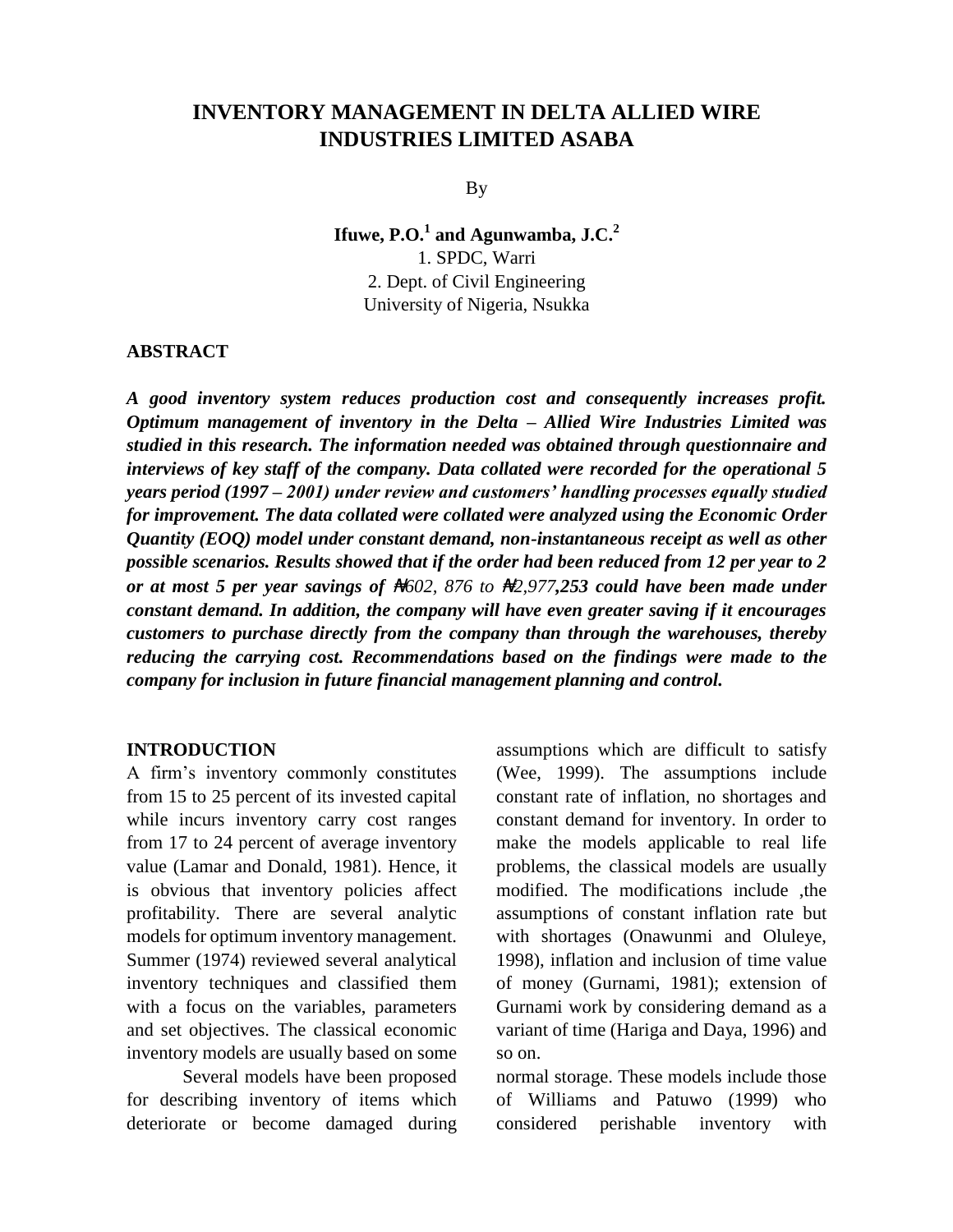positive lead order times, Balkhi (1999) who considered the production situation with time varying demand and deterioration rates and Hwang (1999) who examined both the deteriorating case as well as the ameliorating case. In addition to the above models, Akanbi and others (2001) described a model for solving the inventory problem with the prevalent twin features of deterioration and inflation.

After testing the model using a case example of medical laboratory chemicals with limited shelf life yielded savings of 2.7%. The inventory system of a selected battery manufacturer was modeled as a dynamic system by Akanbi and others (2001). Optimistic and pessimistic policy runs were obtained by increasing or decreasing facility capacities by 25% among other parametric changes. While the optimistic policyis preferred to satisfy maximization of steady assembly, the pessimistic policy is preferred towards minimizing stock of finished batteries.

Hence, the study is aimed at studying stock inventory management in Delta Allied Wire Industries Limited for improved productivity while meeting the customers demand.

Although there are several applications of models in the study of inventory management of products, none has been applied to Delta Allied Wire Industries Limited. Since management identified the high cost of inventory, the ordering cost and carrying cost were investigated in details for identification of the possible problems and proffering solutions to them.

The main objective of this project is to find out how to improve the inventory management in Delta Allied Wire Industries Limited. The specific objectives are as follows:

- 1. To study the problems of inventory management of the company as regards product stocking in relation to production.
- 2. To investigate the level of inventory management on the overall profitability of the company.
- 3. To see how the inventory fits into an existing model and compare with the improved strategy.

The research covers a five years review of financial activities of Delta Allied Wire Industries Limited and it included a practical review of its inventory management. The inventory covers only the finished products of the company as the existing problem lies within lack of products in the warehouse and increase in inventory cost. Quantitative techniques would be employed in analyzing the data gathered.

Delta Allied Wire Industries Limited was incorporated in November 1994 with Registered office at Igbozor-Asaba Road, Asaba, Delta State. The company commenced production in 1997 and has a staff strength of 75 personnel.

The process of producing BRC welded Wire mesh/chain link fencing and rod straightening (BRC SE65 or SE66) is as detailed below.

## **Stage I: Reduction Plant**

In the first instance, the raw material $(s)$  goes to the reduction plant where the size of the raw material is reduced from 8mm or 6mm to 5.58 as required. Raw materials are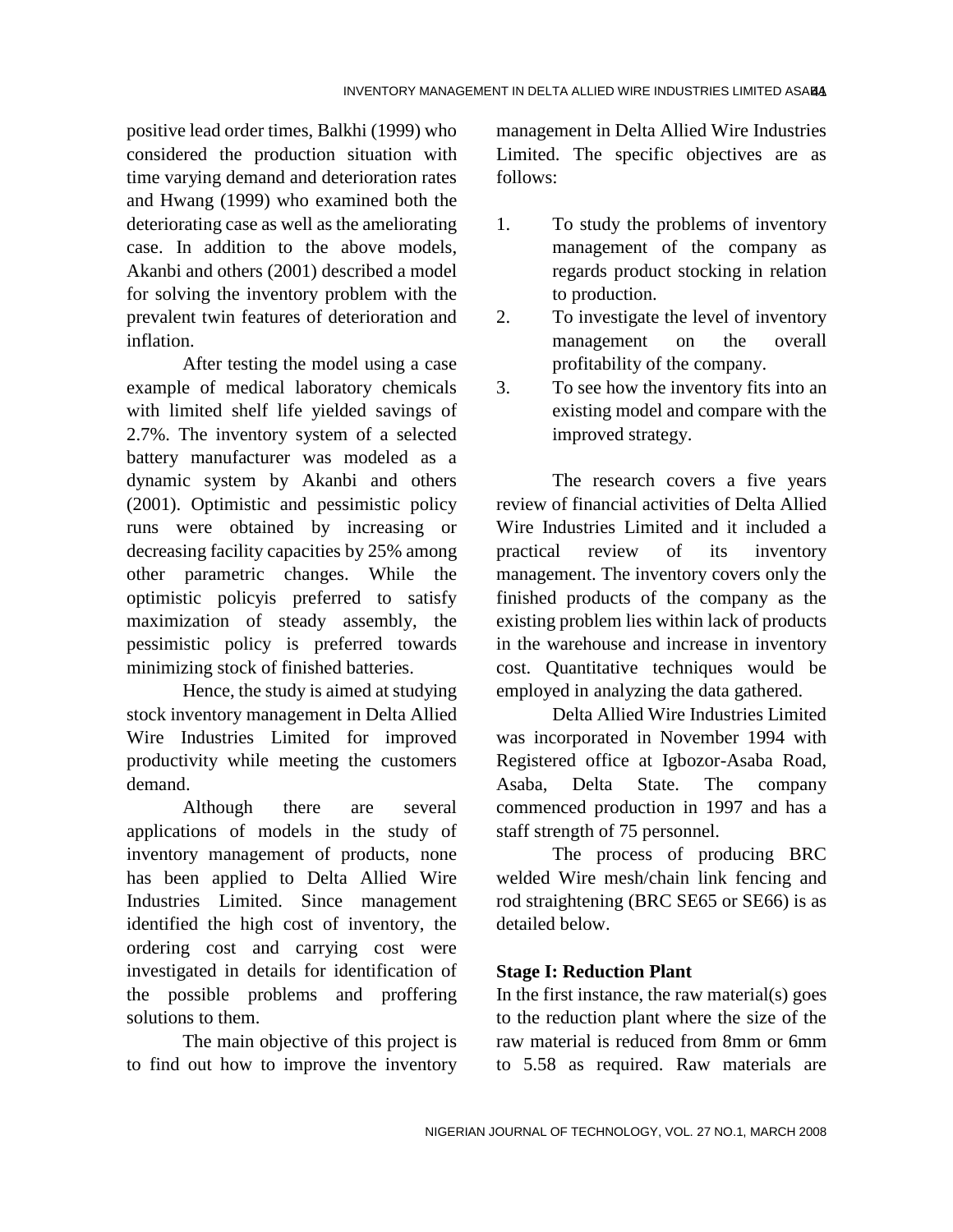obtained in 8mm or 6mm but the plant is installed to process 5.38mm. On reduction, the product are straightened.

### **Stage II: Basket Process**

In the Basket Process the weaving takes place. After the reduction, the item are woven and cross-out into bars.

## **Stage III: Welding/Fabrication**

In this last process of production, the item(s) are welded to size of SE66 as the case may be. As he wire mesh roll out from the machine, they are transferred to the stock-yard and they are ready for sale.

Storage in the premises (stock-yard) and two forklifts are maintained for the movement of inventories at each stockyard in Asaba, Warri, Lagos and Port Harcourt. On receipt, inventories are checked by the engineers and storekeepers to ensure that they conform with the specification ordered. Labourers are equally used to complement the forklift operations.

Each stockyard locations are controlled by its sales Manager who report to te company inventory Manager. Stockyard/Store voucher are not maintained but waybills are prepared for customers afer confirming payment.

## **METHODOLOGY**

Questionnaire with structured questions were used for data generating. In addition, information were obtained directly in the form of personal interview and the interviewees embraced all classes of employee and manager that deal with inventory. Workers at the workshop equally provided information, as they perceived the company production and inventory system. The work reviewed and analyzed previous

financial records and other relevant documents.

The storekeepers/stock-keepers were sampled for oral interviews. Data analysis were descriptive and quantitative. On the whole a total of 50 questionnaires were sent out, 40 of them were filled and returned. Categories of personnel mentioned above, ranging from the managers to the workshop floor men including the stock-keepers, filled the questionnaire.

## **Data Analysis**

The data collated from the company were analysed using the EOQ model with constant demand, shortages and back ordering, and non instantaneous receipt of order. The impact of each of the above scenarios on the company profit was discussed in comparison with the existing inventory management.

## **Models Applied**

The following models, aready derived in literature (Taylor, 1982), were used in the analysis.

## **EOQ Model with Constant Demand**

This model assumes that the demand is known with certainty. The total inventory (TIC) cost is expressed as:

$$
TIC = \frac{c_s Q}{2} + \frac{c_O D}{Q} \tag{3.1}
$$

Where C**c**, Q, C**<sup>o</sup>** and D are respectively the carrying cost per unit per year, the size of the order, cost of an order, and the demand per year.

The optimum order (Q) occurs where the total ordering cost equal total carrying cost and it is obtained as:

$$
Q^* = \sqrt{\frac{c_o D}{c_c}}\tag{3.2}
$$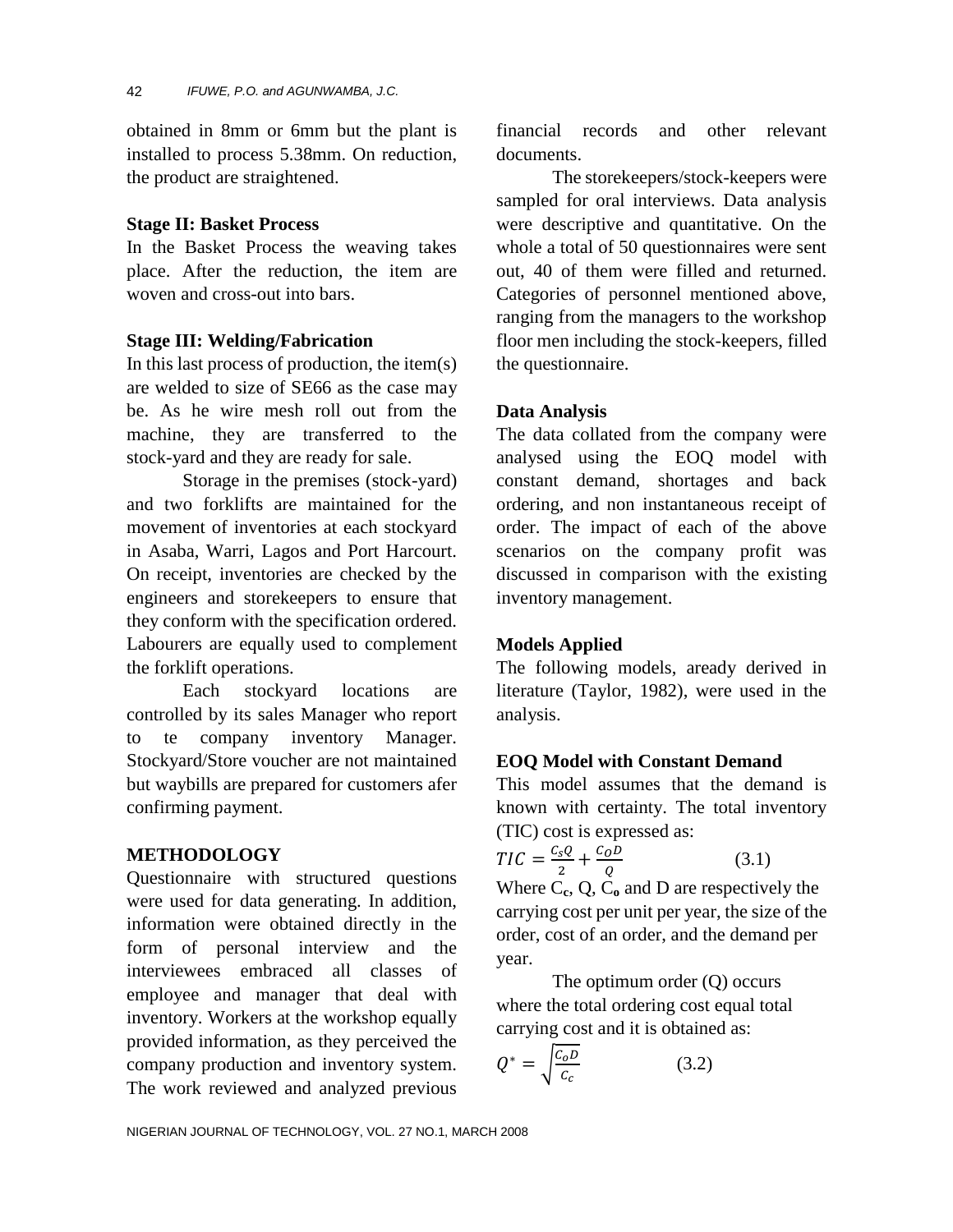And the time between order (T)

$$
T = \frac{365}{D/Q^*} \tag{3.3}
$$

### **Non-Instantaneous Receipt Model**

One oft he assumptions of the last model is that an order is received all at once. In many case, however, an order is received over a period of time.

The total annual inventory cost is  $TIC = \frac{C}{A}$  $rac{sQ}{2} + \frac{C}{2}$  $\frac{\rho}{Q} + \left(1 - \frac{d}{r}\right)$ r Where *d* and *r* are the daily demand rate and daily rate of replenishment of inventory

respectively.  
\n
$$
Q^* = \sqrt{\frac{2C_0D}{C_c(1-d/r)}}
$$
\n(3.5)

where  $Q^*$  is the optimum order;  $d =$ demand/365 and  $r =$  Annual production/365.

## **EOQ Model with Shortages and Back Ordering**

In all the above models, shortages are not allowed. However, it can be economical to allow shortages and backorder demand and been able to meet demand, than keeping an excessive amount of inventory on hand to avoid shortages. The total annual inventory cost is given by

$$
TIC = \frac{c_c s^2}{2Q} + C_c \frac{(Q - S)^2}{2Q} + \frac{c_c D}{Q}
$$
 (3.6)  
Where TIC, Q, C<sub>c</sub>, D and C<sub>o</sub> are as

previously defined. The parameter  $C_s$  is the shortage cost per unit and S is the maximum shortage level.

$$
Q^* = \sqrt{\frac{2c_c D(c_s + c_c)}{c_c c_s}}
$$
(3.7)

Where 
$$
S = Q^* \sqrt{\frac{c_c}{c_c + c_s}}
$$
 (3.8)

The number of orders and the time between orders are as defined previously (D/Q and 365/No. of orders respectively).

All the above models are applied in the Delta Allied Industries Limited as vital

analytic tools for solving its inventory problems.

#### **Results and Discussions**

 $(3.4)$  presented below.  $(3.4)$ The results obtained through interviews, questionnaires, critical study of the companies financial account and the application of the EOQ model under relaxation of most of its assumptions are

### **4.1 Inventory as Perceived by the Workers**

 $(3.6)$  builds her own warehouses rather than  $(3.6)$ Most of the workers interviewed, viewed inventory as the lifeblood of the company. Generally, they identified the key for effective inventory management to be as follows setting up an independent department for inventory staff, a good transport department to cater for movement of goods; computerization of operations; increase in production capacity of the factory; adequate staff training and exposure, and the high amount of money in leasing warehouses for finished product stocking (Holding cost) can be reduced from about **¾** total cost to zero, if the company leasing.

## **4.2 Procurement Procedure**

 (3.7) (3.7) Periodically, a hand to mouth buying  $(3.8)$  replenishment comes from the production 8) The procurement method are the local purchase order and foreign purchases. method is employed. Request for engineer. For local purchases, direct orders are placed with the rolling mills– Katsina, Jos or Oshogbo. The lead-time is three months on average. The mills dictate the types and quantities that can be supplied and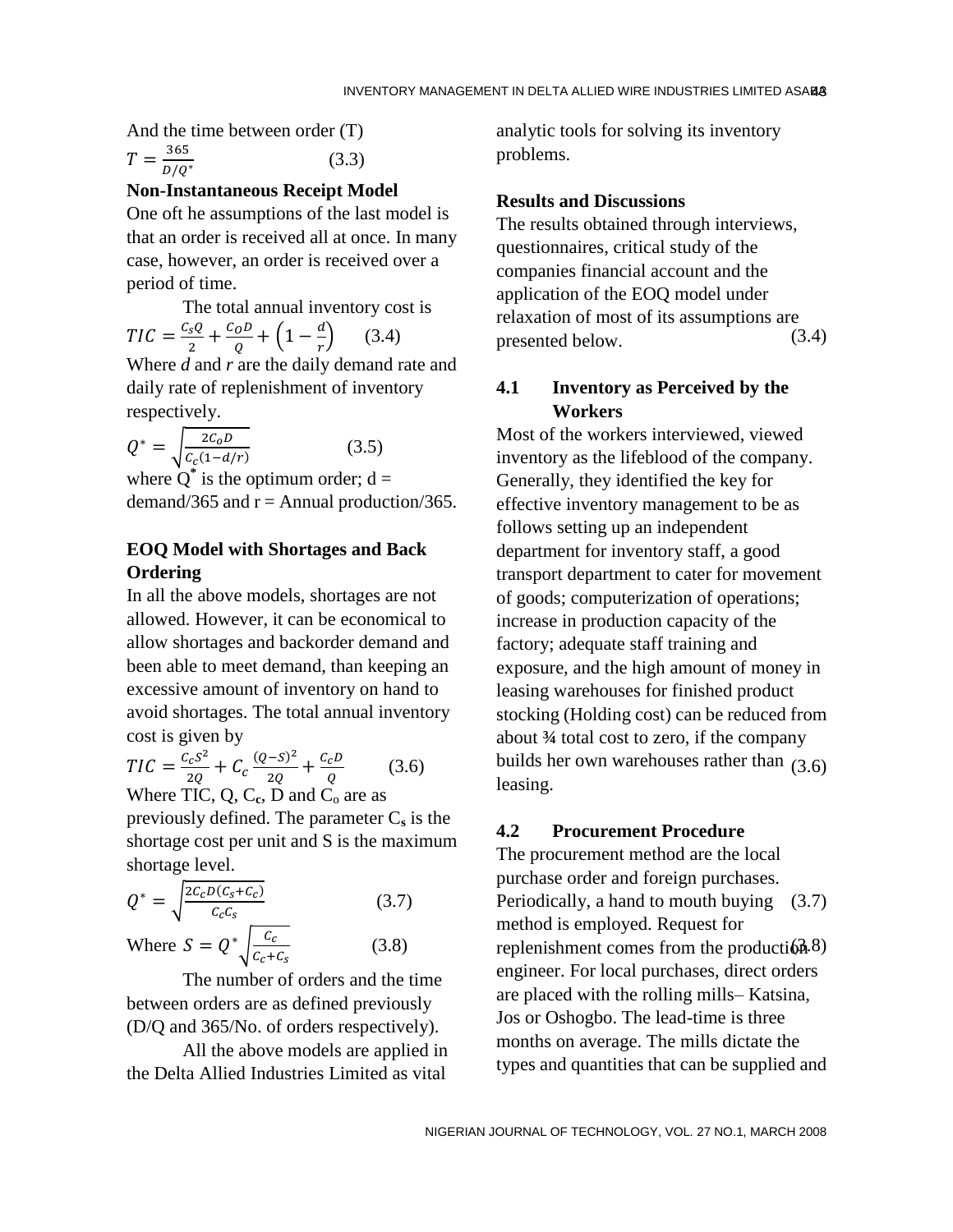deposits made against supplies.

The Delta Allied Wire Industries Limited has very serious problems and it has been escalating over the years. It was gathered that the company missed its quota by 10-155 due to inadequate and effective product stockings in their four (4) warehouses/storeyards. The company has been keeping a one (1) month supply of finished goods at hand in every warehouse, but this has not in any way met the field supply to the customers/warehouse as demands/request were not predicted. The company simply cannot get stocks moved to their warehouses from the factory because sometimes, there are none to move. Again, about 40% of the customer's orders of course are shipped out of the main factory warehouses. The customer's orders by so doing, gets more preference than the out station warehouses while the stock replenishment orders from outstation warehouses (branches) are pushed aside. The company inventory cost has been going up but this is attributed to poor management **Table 4.1:** Company data on Inventory

at the plant. The situation in the factory system has led to salesmen demoralization.

Another factor responsible for the low profit in the company is the inadequate budgetary and control during implementations. It takes policies and due processes to effectively monitor expenses with an audit department as a watchdog. The above is lacking in the operations management of the company.

For any smoothness of company operations, there must be effective operational communication between process department, procurement, inventory and sales unit to determine stocks and lots quantity to keep t he much needed process/product line in optimal operations.

## **4.3 Presentation of Company Data on Inventory**

From Table 4.1 the company inventory cost rose while the profit reduced drastically due to either production cost or ineffective inventory management.

| Year | Opening<br>stock | No. of<br>order/yr | <b>Ouantity</b><br>produced v cost | Inventor<br>(H)000' | Producti<br>on cost<br>(H)000' | Sales<br>(H)000' | Gross<br>profit<br>(H)000' | Qty<br>demande $(\bigoplus)$<br>$d$ (Rolls) | Unit cost |
|------|------------------|--------------------|------------------------------------|---------------------|--------------------------------|------------------|----------------------------|---------------------------------------------|-----------|
| 1997 |                  | 12                 | 10,125                             | 4,500               | 45,000                         | 50,000           | 15,000                     | 10,000                                      | 10,000    |
| 1998 | 125              | 12                 | 13,111                             | 4,100               | 70,250                         | 74,250           | 14,000                     | 13,000                                      | 11,000    |
| 1999 | 236              | 12                 | 10,900                             | 4,850               | 67,288                         | 71,500           | 14,212                     | 11,000                                      | 13,000    |
| 2000 | 136              | 12                 | 14,510                             | 5,160               | 10,712                         | 113,500          | 15,980                     | 14,500                                      | 14,500    |
| 2001 | 146              | 12                 | 11,001                             | 5,000               | 100,100                        | 103,500          | 13,378                     | 11,500                                      | 16,000    |

The number of orders per year every warehouse number of orders is twelve (12) times, including the customer orders that are handled directly in the base factory warehouse. In 1997, inventory cost

₦4,500,000.00 and the year's gross profit was  $\frac{45,000,000,00}{8}$  while the annual demand was 10,000 rolls of finished mesh wire. It was also noted that the company leases all its out station's warehoused except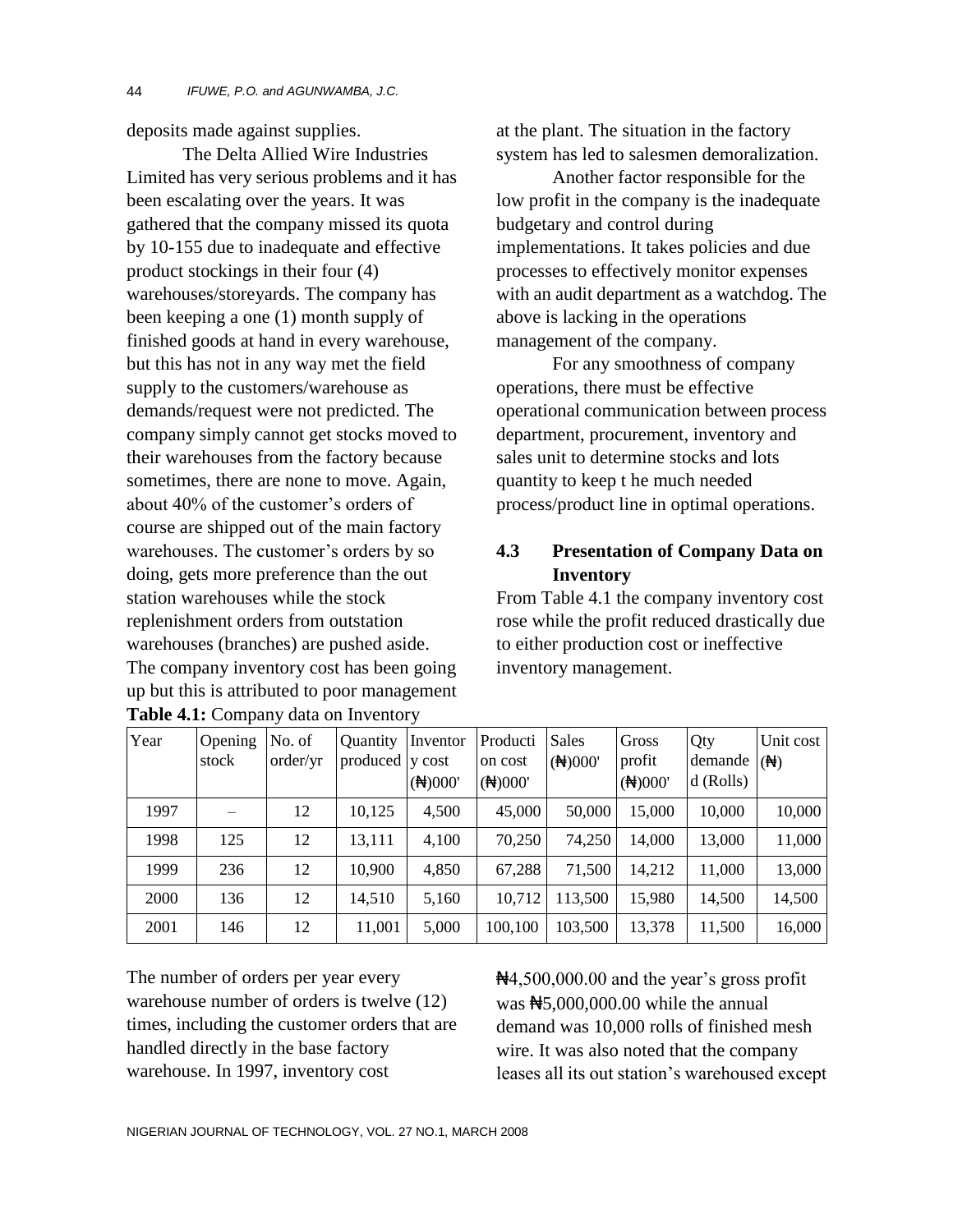that in the factory referred to as "base factory warehouse." By so doing, spending the company's three-quarter (3/4) of its annual total inventory cost on payment of rents of the leased warehouses.

## **4.4 Inventory with Constant Demand**

By applying the simple Economic Order Quantity (EOQ) model to the yearly data the company's Economic Order Quantity were obtained using equations 3.2 to 3.3 and compared with the corresponding actual values for the same year as shown in Table 4.2.

Since the ordering cost and carrying cost are not directly given, these important cost items which are very necessary for the

inventory analysis must be determined. It is stated that the total carrying cost is 75% of the total inventory leaving 25% for the to total ordering cost. The calculations are illustrated using the data for the year 1997 (Table 4.1).

The corresponding annual inventory cost obtained by substituting back the value of  $O^*$  in the total inventory equation (3.1) is ₦3,897,124.

The number of orders per year  $=\frac{D}{\Omega}$ Q  $\mathbf{1}$  $\frac{10000}{5846}$  = 2 while the time in between order= $\frac{363}{2}$  = 183 days

The calculation was repeated for the other years. The summary of the results is presented in Table 4.2.

**Table 4.2:** Optimal order quantity total inventory cost, time between orders and savings based on EOQ with constant demand

| Year | $C_{c}$ | N C <sub>o</sub> | <b>TIC</b> | $Q^*$ | <b>TIC</b> | Time<br>between<br>orders | No. of<br>orders | Saving    |
|------|---------|------------------|------------|-------|------------|---------------------------|------------------|-----------|
| 1997 | 667     | 1,139,063        | 4,500      | 5,846 | 3,897,124  | 183                       | 2                | 602,876   |
| 1998 | 467     | 122,171          | 4,100      | 2,394 | 1,122,747  | 79.4                      | 5                | 2,977,253 |
| 1999 | 667     | 1,016,635        | 4,850      | 6,295 | 4,198,867  | 183                       | 2                | 651,133   |
| 2000 | 533     | 1,290,890        | 5,160      | 8,381 | 4,466,910  | 183                       | 2                | 693,090   |
| 2001 | 682     | 859,453          | 5,000      | 6,350 | 4,330,901  | 122                       | 3                | 669,099   |

Table 4.2 shows that if the order had been reduced from 12 per year to 2 or at most 5 per year savings of  $\text{H}602,876$  to ₦2,977,253 could have been made. Hence, it is recommended that the company reduce its inventory to at most 5 orders per year and not more than 8381 rolls of wire mesh.

## **Non-Instantaneous Receipt Model**

The assumption in the previous model that an order is received all at once may not be

realistic as far as Delta Allied Industries Limited is concerned. This is because it produces steel mesh as well as sells it. In fact, it is generally the practice that over 40% of the customers' orders are shipped out of the main factory warehouse.

The models to apply in this case have already been presented and a sample calculation is presented for the year 1997.  $r =$  daily rate of replenishment of inventory= $\frac{10125}{365}$  for 1997 = 28 rolls/day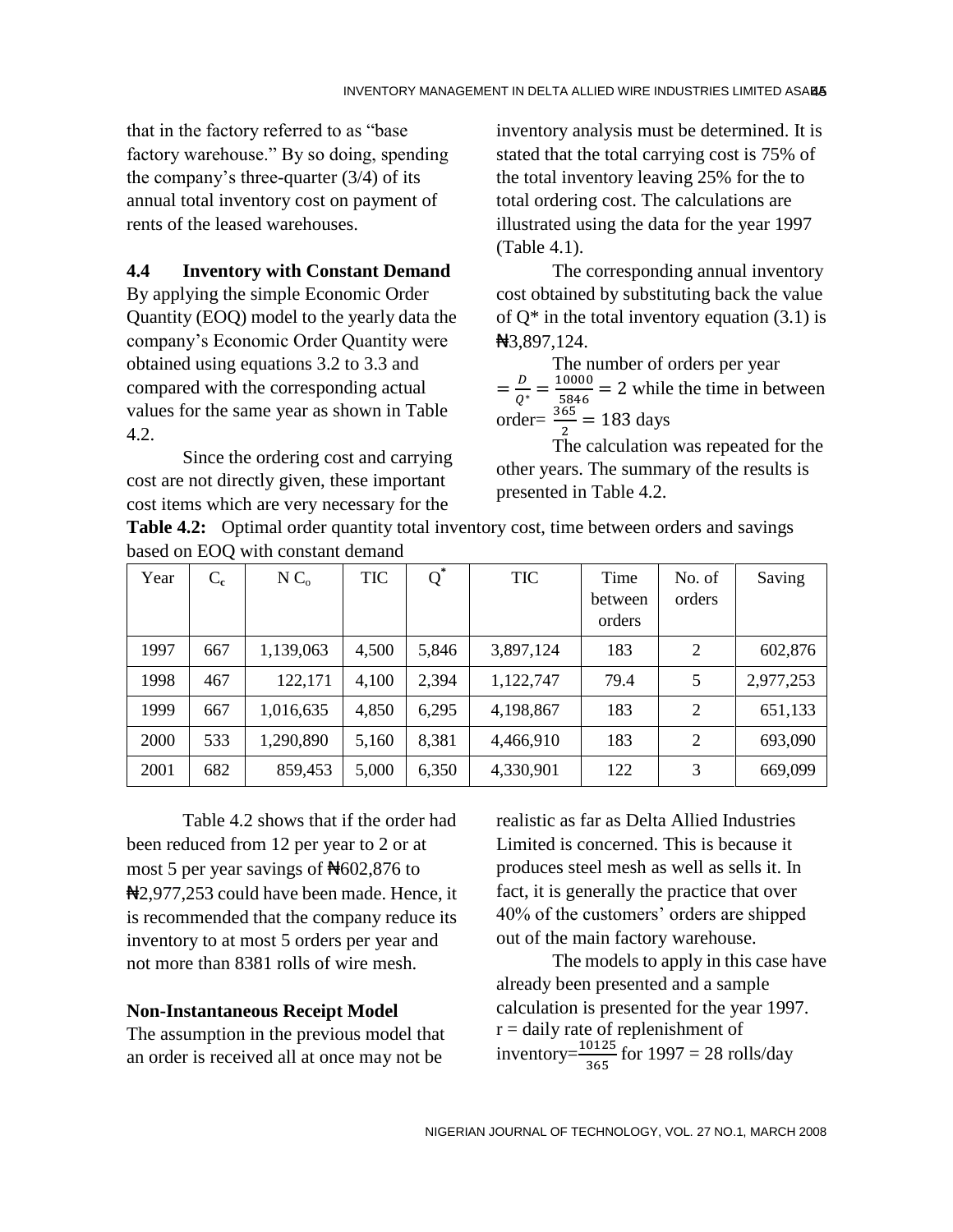$d =$  daily demand rate  $\frac{10000}{365} = 27.40 = 27$ rolls/day

with  $C_0 = \frac{N}{667}$  per order,  $C_c = \frac{N}{1,139,063}$ per order

the optimum quantity of order and total cost are 30,802 rolls and  $=$   $\frac{\text{A}}{739,610.45}$ 

respective.

Savings =  $\frac{14}{500,000} - \frac{14}{39,610.45} =$ 

₦3,760,389.55

No. of orders = once in 3 years.

The summary of the values obtained

for 1997 to 2001 are given in Table 4.3 and 4.4.

**Table 4.3:** Values of rates of replenishment and demand

| 1997  | 1998 | 1999    | 2000   | 2001  |
|-------|------|---------|--------|-------|
| 28    | 36   | 30      | 39.75  | 30    |
| 27    | 30   | 36      | 39.7   | 43.8  |
| 0.036 | 0.17 | $-0.20$ | 0.0013 | –0.46 |

| Year | $C_{c}$ $\mathbf{\Theta}$ | $N Co$ $\bigoplus$ 103 | <b>TIC</b> | $Q^*$  | <b>TIC</b> | Time              | No. of orders    | Savings      |
|------|---------------------------|------------------------|------------|--------|------------|-------------------|------------------|--------------|
|      |                           |                        |            |        |            | between<br>orders |                  |              |
| 1997 | 667                       | 1,139,063              | 4,500      | 30,802 | 739,610.45 | 3 years           | $1$ in $3$ yrs   | 3,760,389.55 |
| 1998 | 469                       | 122,171                | 4,100      | 12,616 | 213,026.23 | 1 year            | 1 per yr         | 3,886,973.77 |
| 1999 | 667                       | 1,016,635              | 4,850      | 33,175 |            | 2.5 years         | $1$ in $2.5$ yrs |              |
| 2000 | 533                       | 1,290,890              | 5,160      | 44,168 | 439,090.80 | 3 years           | $1$ in $3$ yrs   | 4,720,909.17 |
| 2001 | 682                       | 859,453                | 5,000      | 33,465 |            | 2 years           | $1$ in $2$ yrs   |              |

**Table 4.4:** Optimal results and coefficients for non instantaneous Receipt Model

Table 4.4 shows that the company stands to make greater savings if it encourages customers purchasing directly from the company than through the warehouses. This reduces the total carrying cost. The savings are above 1.3 to near 7 times higher. However, this model can only be applicable if the production rate is greater than the demand rate; that is if  $r > d$ . Hence, there were no value given for TIC**\*** in 1999 and 2001.

## **4.6 The EOQ Model with Shortages and Back Ordering**

In this section, the case of inventory with allowance shortages is considered. During the shortages the wire mesh store will be unable to meet demand and will back order wire mesh. Some costs will be incurred due to these shortages and they consist of lost present and future sales due to customer dissatisfaction, late delivery costs for back orders, and special labour cost for handling back orders.

A sample of the calculations is presented as was done in the previous section for the shortage cost, Cs (per roll of wire mesh per year) is assumed to be  $\frac{42000}{3}$ . Hence, from equation (3.7).

$$
Q^* = \sqrt{\frac{2(139063)(667+2000)}{667(2000)}}
$$
  
From equation (3.6),  

$$
TIC^* =
$$
  

$$
\frac{2000S^2}{2(68)} + \frac{667(68-S)^2}{68} + \frac{1.139,063(10000)}{68}
$$
  
But  $S = Q^* \sqrt{\frac{c_c}{c_c + c_s}}$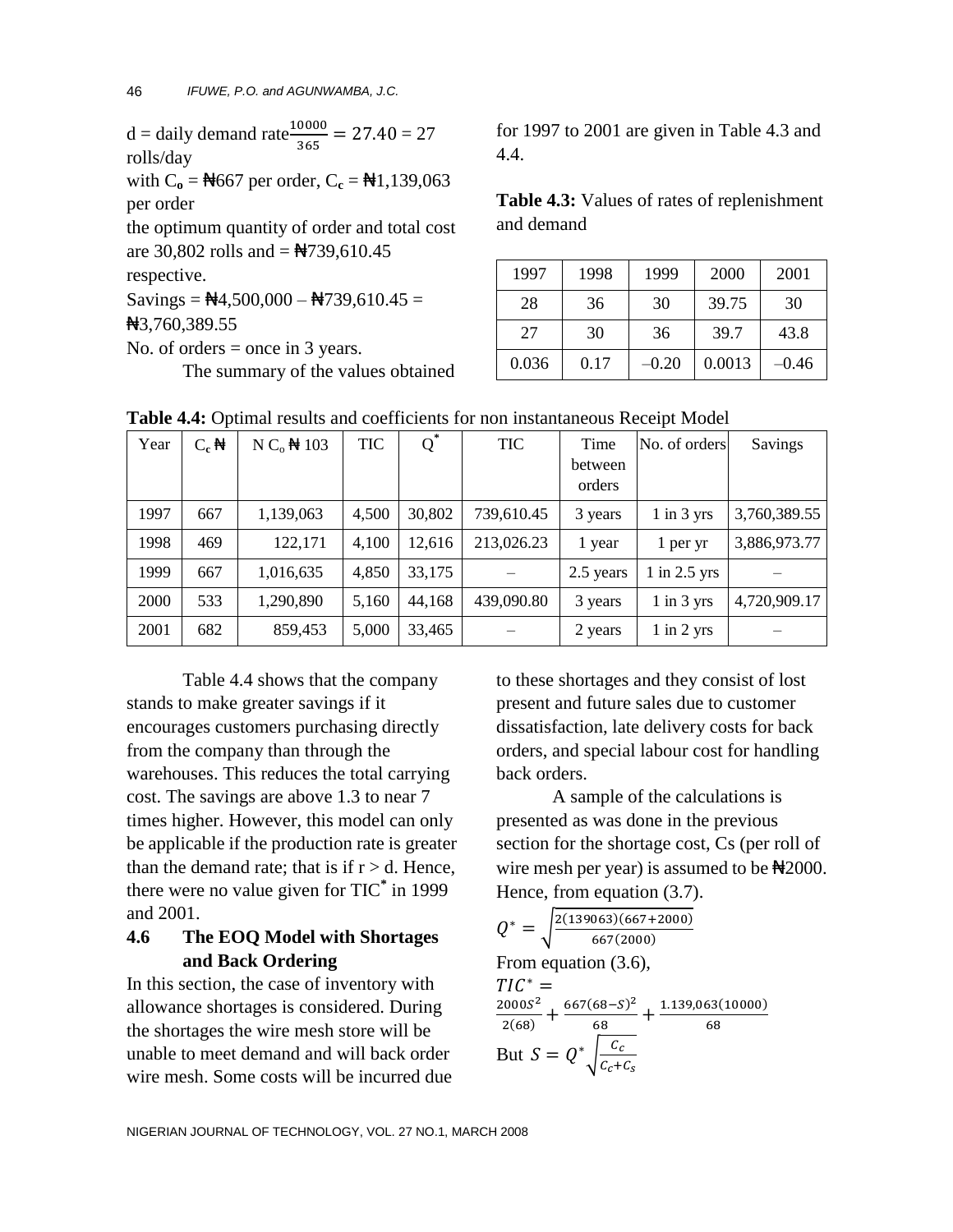$$
= 68 \sqrt{\frac{667}{667 + 2000}} = 34
$$

∴ TIC<sup>\*</sup> = 17000 + 11339 + 167,509,264.7  $=\frac{1}{167,537,603.7}$ 

The too high TIC cost makes this scenario very unattractive. It will be very expensive to embark on inventory policy with shortages allowed. Already the customers are disgruntled. This policy will increase their level dissatisfaction and the company will ultimately lose most of its customers.

From the study carried out, it is obvious that the nature of inventory practiced by the company has some limitations.

- 1. The system of accounting does not record inventory cost clearly.
- 2. The stock keeping records don not appear to be satisfactory.
- 3. The company inventory are not classified in accordance with ABC classification.
- 4. Ordering level is done mostly from all warehouses to cater for customers request and sales demand.
- 5. No much responsibility was given to inventory staff.

Generally, the poor management of inventory has resulted in great losses amounting to millions of naira for some of the years under study. It is obvious that for better management and for achieving greater profitability, management needs to analyse its inventory problems critically. It will be more profitable to emphasize customers purchasing directly from the company production unit since the warehouse could not be adequately stocked. However, the

level of production should be increased so as to utilize the warehouse adequately.

## **CONCLUSIONS AND RECOMMENDATIONS**

### **5.1 CONCLUSIONS**

The objective of this work was to find out how Delta Allied Wire Industries Limited manages its business with effective cost control in operation and value for money in other to improve the company's profit.

From the analysis it was gathered that the company from the onset have been losing money from too high frequency of order lots from their policy of monthly stock orders. This was made possible by high cost of logistics and other handling charges in servicing the company's monthly orders. From the comparison made the company obviously lost between  $\mathbb{H}3$  to  $\mathbb{H}4$  million each of the operating year due to poor inventory cost management. Relatively, these loses have affected the company in one way or the other for five years.

## **5.2 RECOMMENDATIONS**

Managers manage better when functions are defined. The company should formalize its organization structure and line-staff function relationships clearly defined. The company should design a management information system so as to facilitate the flow of information from one department to another and ease assimilation of information passed out.

The lack of budgetary control system is a great weakness in management by objective and exception. The actual cost of inventory broken down into Demand, Holding and Ordering Cost would be